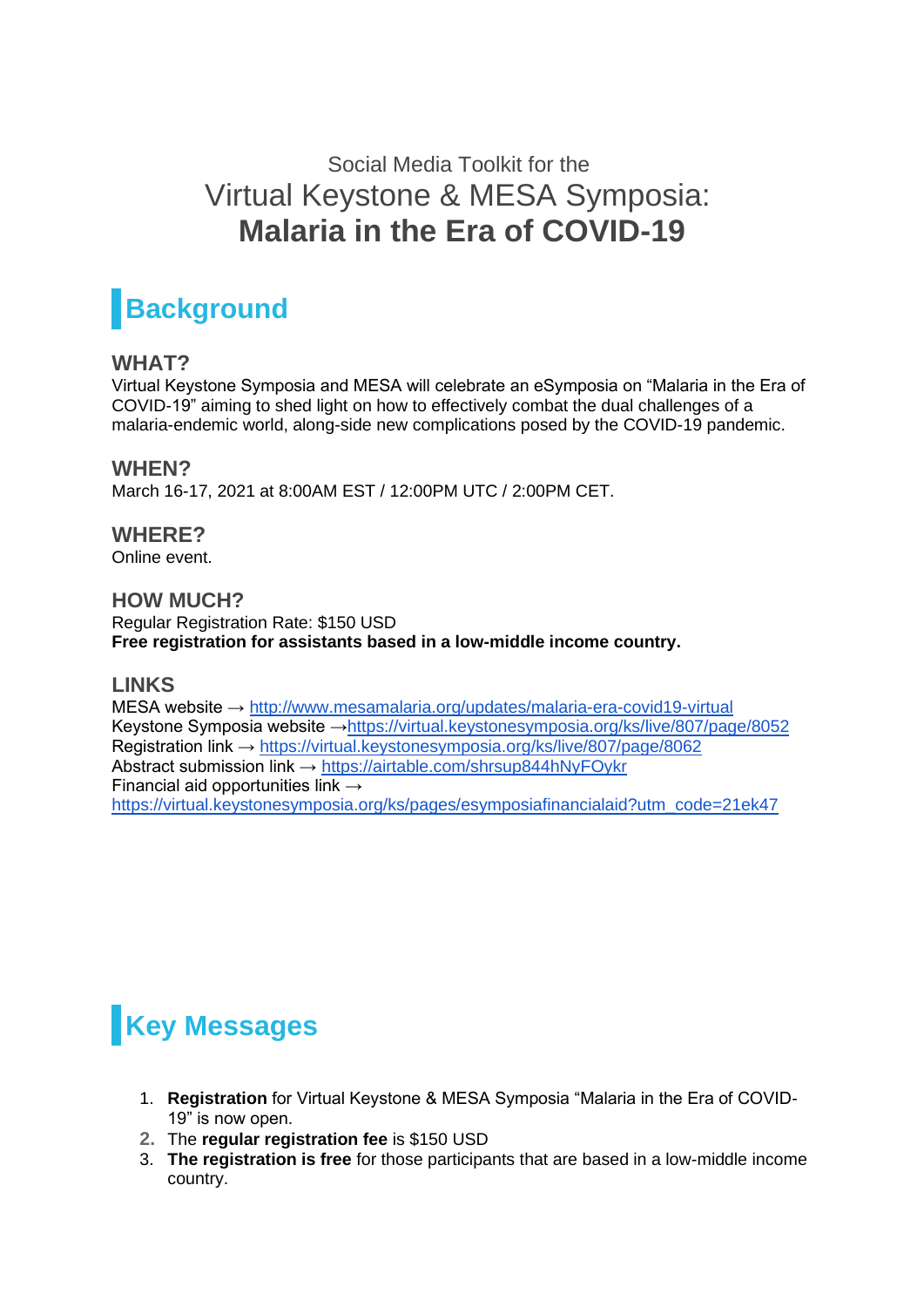#### **4. Abstract submission deadlines:**

- o For Poster Booth: March 2, 2021
- o ePoster / SciTalk Submission: March 5, 2021
- o Financial Aid Application: March 2, 2021

# **IMAGES**

#### **All images can be found in [this link.](https://drive.google.com/drive/folders/1Qu8udlKKH4zH7iv2fknkR06poRTR75rz?usp=sharing)**

**Keystone & MESA eSymposia images**



REGISTER AT: keysym.us/VKSCovidMalaria21

## eSÿmposia

#### **Malaria in the Era of COVID-19**

March 16-17, 2021 8:00AM EDT | 12:00PM UTC | 2:00PM CST\* \*Program is in development and subject to change

**SCIENTIFIC ORGANIZERS:** Regina Rabinovich and Abdisalan Noor



Register at: keysym.us/VKSCovidMalaria21

**Pedro Alonso photoquote**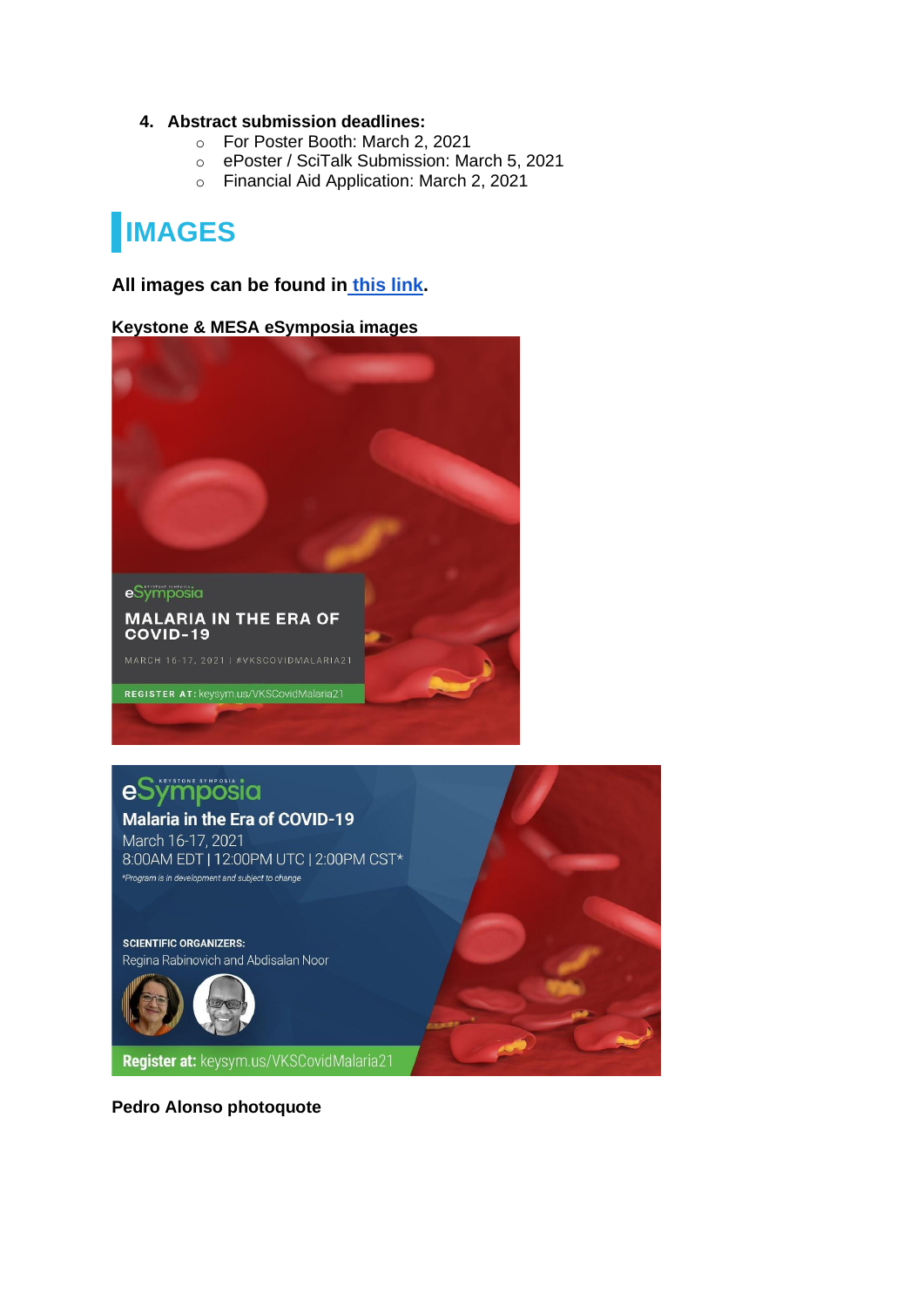

## eSymposia

"The COVID-19 pandemic has tested all of us, but the way the malaria community has come together to mitigate the challenge that COVID-19 will impose on health systems, and effects it will have on malaria control, is admirable. So in the face of this major test, I have no doubt that we will win this battle."

PEDRO L. ALONSO, MD, PHD<br>DIRECTOR OF THE GLOBAL MALARIA PROGRAMME, WORLD HEALTH ORGANIZATION<br>KEYNOTE SPEAKER

**Malaria in the Era of COVID-19** 

#### **Abdisalan Noor photoquote**



## eSympösia

"Lasting change is endogenous and sustainable progress against malaria will only be achieved when scientists, policy makers and communities who live in malaria endemic countries lead the way in problem-solving and innovation."

ABDISALAN NOOR, PHD ABDISALAN NOOR, PHD<br>WORLD HEALTH ORGANIZATION GLOBAL MALARIA PROGRAMME<br>ORGANIZER

Malaria in the Era of COVID-19

#### **Regina Rabinovich photoquote**



### eSymposia

"I am inspired by the power of research and partnership engagement in malaria to solve these complex problems."

BARCELONA INSTITUTE FOR GLOBAL HEALTH AND<br>HARVARD T.H. CHAN SCHOOL OF PUBLIC HEALTH

Malaria in the Era of COVID-19

## **Hashtags and Mentions**

**HASHTAGS**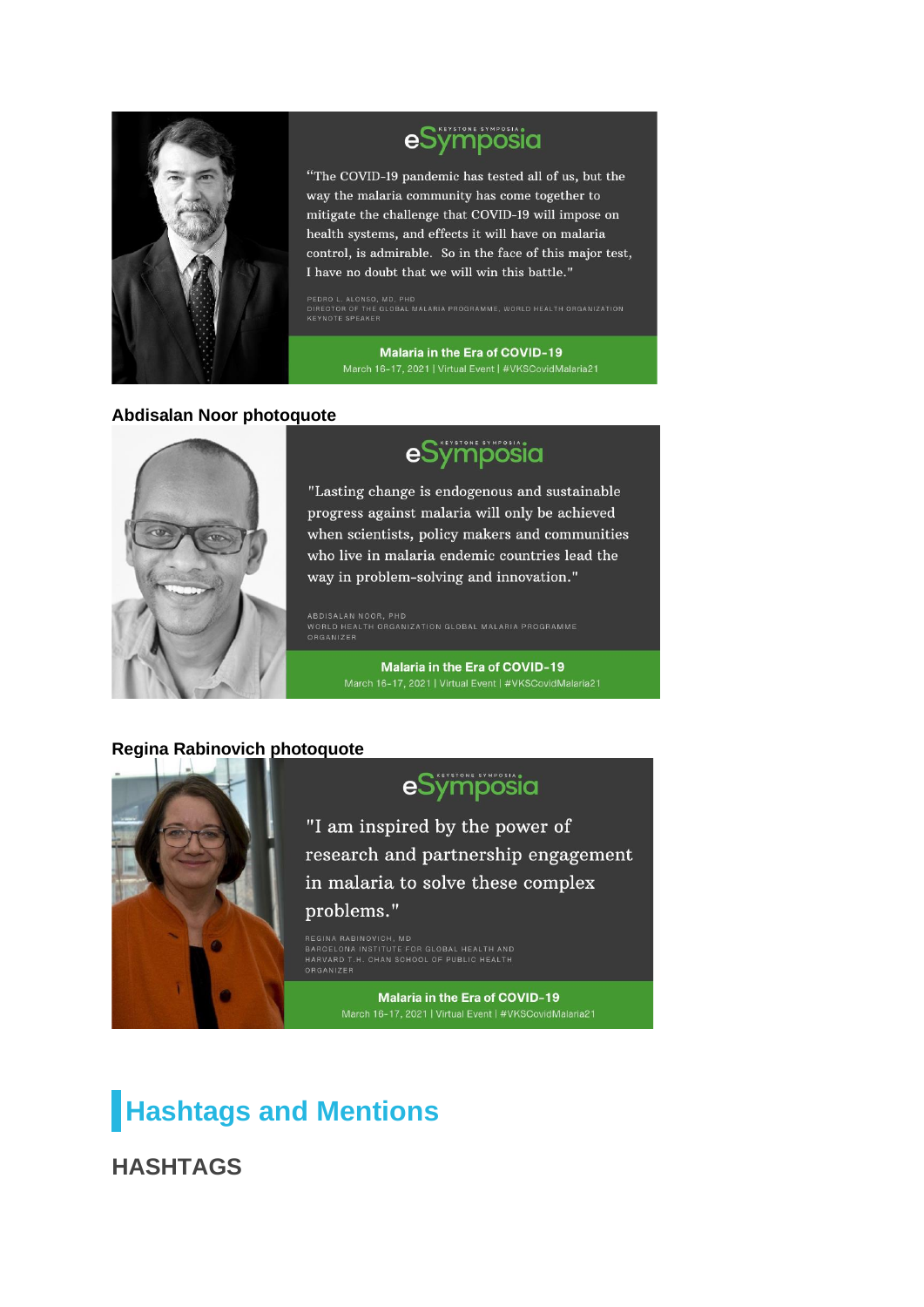General hashtags are essential to track the event. We kindly ask you to include the hashtag **#VKSCovidMalaria21** in all posts related to the symposia.

**GENERAL #VKSCovidMalaria21 #eSymposia**

### **MENTIONS (TAGS)**

|                   | <b>WHO</b>        | TAG            |
|-------------------|-------------------|----------------|
| <b>PEOPLE</b>     | Regina Rabinovich | @ginagh        |
|                   | Abdisalan Noor    | @NoorAbdisalan |
| <b>ORGANIZERS</b> | <b>MESA</b>       | @MESAMalaria   |
|                   | Keystone Symposia | @KeystoneSymp  |

# **Social Media Copies**

#### **TWITTER**

|                       | <b>KEY MESSAGE 1</b>                                                                                                        | <b>KEY MESSAGE 3</b>                                                                                                                | <b>KEY MESSAGE 4</b>                                                                                                                                                                     |
|-----------------------|-----------------------------------------------------------------------------------------------------------------------------|-------------------------------------------------------------------------------------------------------------------------------------|------------------------------------------------------------------------------------------------------------------------------------------------------------------------------------------|
| CO<br>PY <sub>1</sub> | How can we tackle the<br>global threat of #COVID19<br>without neglecting the<br>fight against #malaria?                     | #SaveTheDate for<br>@KeystoneSymp &<br>#MESAMalaria symposia →<br><b>March 16-17</b>                                                | #Malaria in the Era of<br>#COVID19<br>@KeystoneSymp &<br>#MESAMalaria symposia                                                                                                           |
|                       | The "Malaria in the Era of<br>COVID-19" symposia will<br>address this and other<br>questions on March 16-17.                | <b> S</b> #FreeRegistration for<br>those participants based in<br>a low-middle income<br>country.                                   | 31 March 16-17<br><b>Abstract submission</b><br>deadlines:<br>Poster Booth: March 2<br><b>Converted SciTalk</b>                                                                          |
|                       | Register now!<br>http://www.mesamalaria.or<br>g/updates/malaria-era-<br>covid19-virtual<br>#VKSCovidMalaria21<br>#eSymposia | Do not miss this<br>opportunity!<br>resamalaria.<br>org/updates/malaria-era-<br>covid19-virtual<br>#VKSCovidMalaria21<br>#eSymposia | <b>Submission: March 5</b><br>Financial Aid<br><b>Application: March 2</b><br>#VKSCovidMalaria21<br>#eSymposia<br>http://www.mesamalaria.or<br>g/updates/malaria-era-<br>covid19-virtual |